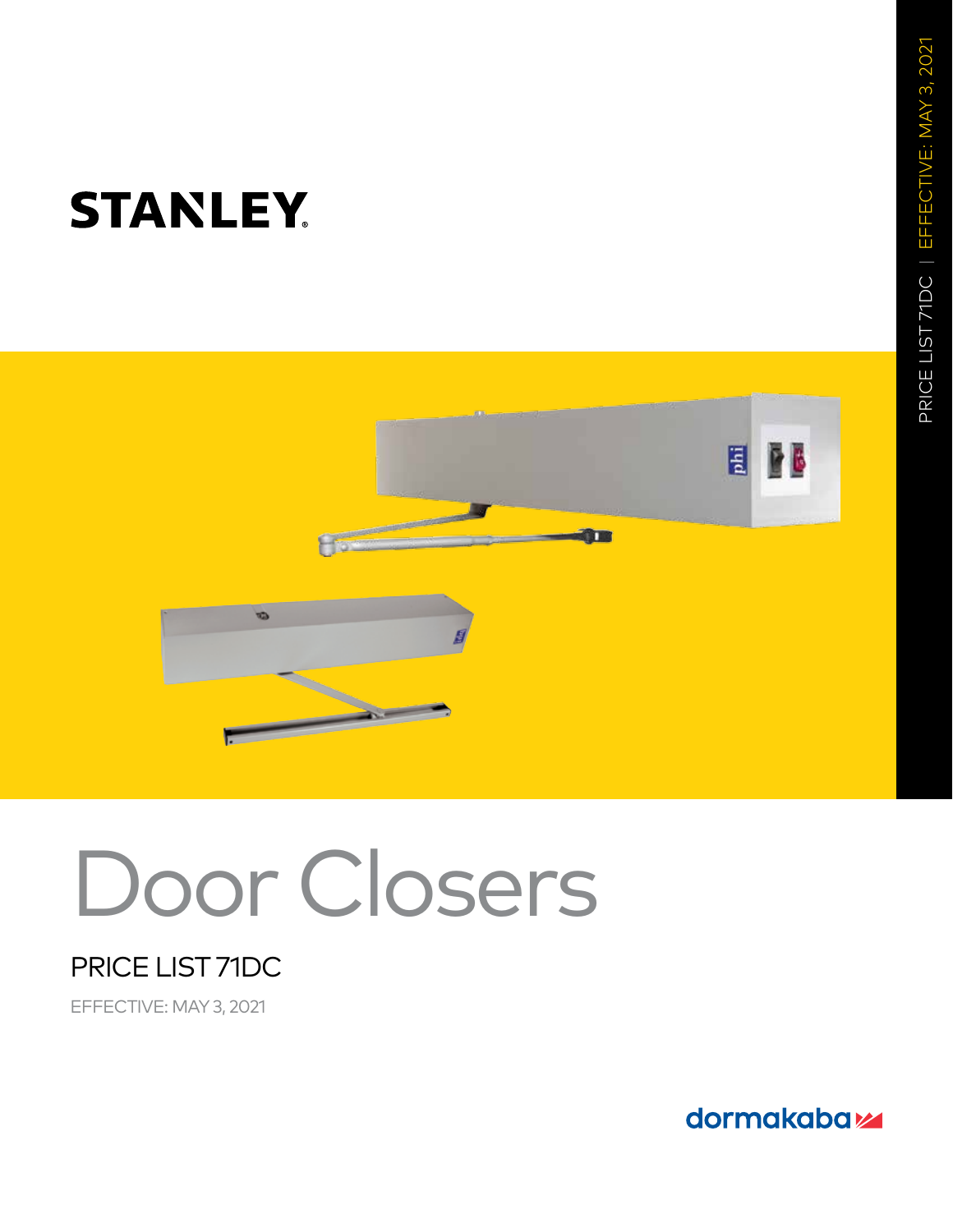### **Contents**

| Terms and Conditions of Sale             | $3 - 4$ |
|------------------------------------------|---------|
| Limited Warranty                         | 5       |
| <b>General Product Information</b>       | 6       |
| How To Order                             | 6       |
| D-4990/D-4990T Low Energy Operator       | 7       |
| Quoting & Ordering                       | $8-9$   |
| <b>Returned Authorization (RA)</b>       | 10      |
| Returned Authorization (RA) Non-Warranty | 10      |
| <b>Fullfillment Issues</b>               | 11      |
| <b>Order Form</b>                        | 12      |
| Return Order Request                     | 13      |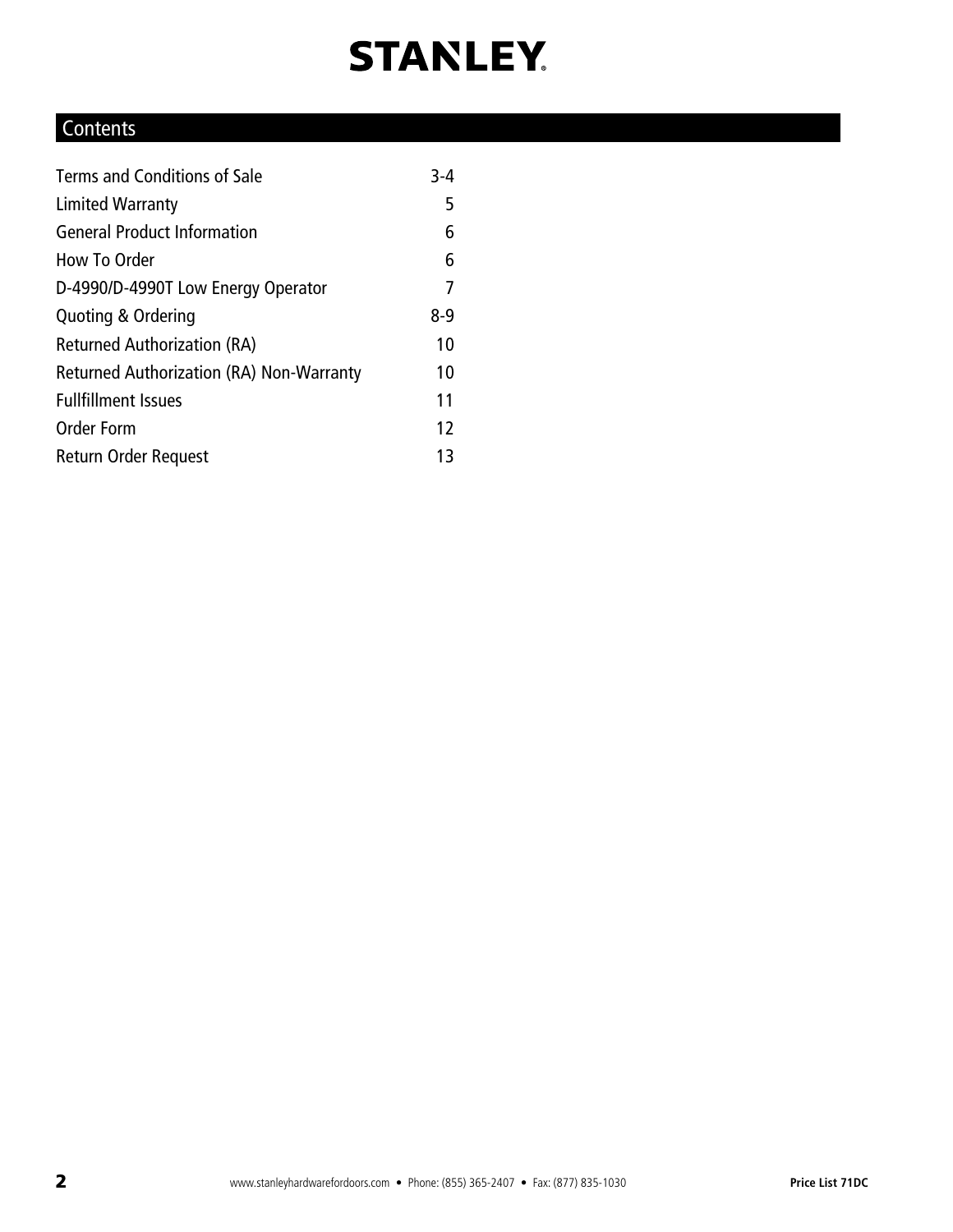### TERMS AND CONDITIONS OF SALE

Acceptance. The following Terms and Conditions of sale are applicable to all Quotations, Contract, Purchase Orders, Order Acknowledgement Forms, and sales of Seller's services and products, and are the only applicable terms and conditions thereto, except for terms establishing prices, quantities, delivery schedules, terms of payment, invoicing, shipping instructions, and the identification of the products associated with each transaction. If any conflict exists between the Terms and Conditions and a Quotation, Purchase Order, Order Acknowledgment form, or sale, these Terms and Conditions shall prevail BY REQUESTING A QUOTATION OF ORDERING ANY PRODUCTS OR SERVICES FROM SELLER, BUYER AGREES TO ALL THE FOLLOWING TERMS AND CONDITIONS. If a written contract signed by both parties is in existence covering the sale of the goods and services, the terms and conditions of the contract shall control to the extent they are inconsistent with these Terms and Conditions.

1. Order Procedure. Buyer may or may not request the preparation of a Quotation prior to ordering any products or services from Seller. Buyer then shall place a Purchase Order with Seller. By placing a Purchase Order, Buyer makes an offer to purchase products or services from Seller pursuant to these Terms and Conditions. Seller, in its discretion, may accept or reject the Purchase Order. If Seller accepts the Purchase Order, Seller shall issue an Order Acknowledgement Form confirming Buyer's order. No Purchase Order is binding on Seller unless accepted by Seller as provided in these Terms and Conditions.

2. Quotations. All Quotations by Seller are subject to change or withdrawal without prior notice to Buyer unless otherwise specifically stated in the Quotation. All resulting Purchase Orders become effective only if and when approved and accepted in writing by Seller by the issuance of its Order Acknowledgement Form. Seller reserves the right to discontinue manufacture of any products or change products materials, design, or specifications without notice.

#### 3. Site Requirements.

a. The Quotation is contingent upon all work being performed during normal business hours unless otherwise negotiated and a mutually agreeable schedule. The Quotation is calculated on one continuous installation engagement based on acceptable site conditions where other dependent scopes have completed preparation for proposed materials (i.e. electrical work, floor work, adjacent construction). When Buyer has given authorization for work to begin, no other scopes may impede Seller's ability to complete installation in agreed upon area. Seller reserves the right to invoice for costs that are incurred due to unacceptable site conditions or delays by others resulting in additional installation visits.

b. Signed acceptance by Buyer of shop drawings and/or submittals shall be interpreted as acceptance that proposed scope is the correct interpretation of construction documents. Any field verification and/or work required by others as detailed in the submittal will be provided and coordinated by Buyer. Work shall not begin nor shall orders be placed for any projects until all shop drawings and submittals have been approved in writing by Buyer.

4. Warranty. For a period of twelve (12) months from the date of delivery, Seller warrants only that all products sold pursuant to a Quotation or Purchase Order will conform to the description in this Price Book and will be free from defects in workmanship and materials. Extended warranties are available for an additional cost. Seller is not responsible for defects or damages caused by wear and tear, consumable materials, vandalism, fires, storms, floods, acts of God, misuse, abuse or alteration by any company other than Seller. Seller further warrants that Buyer will receive good and valid title to the products. Any claim on account of nonconforming or defective products or for any other cause whatsoever shall conclusively be deemed waived by Buyer unless written notice thereof is given to Seller promptly after discovery but no later than sixty (60) days from date of shipment. Seller shall have the right either to replace or repair any nonconforming or defective products, to refund the purchase price upon return of the products, or to grant a reasonable allowance on account of such nonconformance or defect Seller's liability and Buyer's exclusive remedy for nonconforming or defective products shall be limited solely to replacement, repair, refund, or allowance as Seller may elect. Seller shall be given reasonable opportunity to investigate all claims and no materials shall be returned to Seller until after inspection and approval by Seller and receipt by Buyer of written shipping instructions from Seller. Buyer acknowledges and agrees that the remedies set forth in this paragraph are Buyer's exclusive remedies for the delivery of nonconforming or defective products.

#### Additional Warranties

a) No credit will be provided for any work completed by others during warranty term.

b) Warranty work will be performed during normal business hours with our standard response times. Any warranty work taking place beyond normal business hours or with expedited response time may be billable.

c) Products repaired or replaced under the warranty are warranted only through the remainder of the original warranty period.

Disclaimer of Further Warranties. Except as set forth above, there is no warranty, representation, or condition of any kind, express or implied (including no warranty of merchantability or fitness of the products for any use contemplated by Buyer) concerning Seller's products or services and none shall be implied by law.

5. Limitation of Liability and Remedies. Seller shall not be liable, and Buyer waives all claims against Seller for any incidental, consequential, or special damages, including without limitation, lost revenues and profits even if Seller has been advised of the possibility of such damages. Buyer's exclusive remedy for any cause of action under these Terms and Conditions is a claim for damages and in no event will damages or any other recovery of any kind against Seller exceed the purchase price of the specific products or services as to which the claim is made. Seller will not be liable to Buyer for any loss, damage, or injury to persons or property resulting from the handling, storage, transportation, resale, or use of the products in manufacturing processes, or in combination with other substances, or otherwise.

6. Intellectual Property Indemnification. (a) Seller agrees to defend, indemnify and hold Buyer harmless against any claims, costs, damages, liability and expenses resulting from actual or alleged patent, trademark, or copyright infringement, misappropriation of confidential information, or violation of any other intellectual property right, domestic or foreign, in the selling or use of any part or product that is owned by Seller and that pertains to the subject matter of a Quotation, Purchase Order, or sale of products or services (provided that the product is not modified in anyway by Buyer or any other party, and that the product is used in the manner intended by Seller). If a suit or claim results in any injunction or any other order that would prevent Seller from supplying any product falling under a Quotation, Purchase Order, or sale, or if the result of such a suit or claim would, in the reasonable opinion of Seller, otherwise cause Seller to be unable to supply such products, Seller shall have the right, at its option, if it so chooses, to do one or more of the following: (i) secure an appropriate license to permit Seller to continue supplying the products to Buyer; (ii) modify the relevant product so that it becomes non-infringing, provided that any modification does not cause any material change to the operation or performance of the product; or (iii) replace the relevant product with a non-infringing but practically equivalent product. (b) Buyer agrees to defend, indemnify, and hold Seller harmless against any claims, costs, damages, liability and expenses resulting from actual or alleged patent, trademark, or copyright infringement, misappropriation of confidential information, or violation of any other intellectual property right, domestic or foreign, in the making, using or selling of any product or using any process that is owned by Buyer or is designed or specified by Buyer and that pertains to the subject matter of a Quotation, Purchase Order, or sale.

7. Ownership of Inventions. All drawings, know-how, designs, confidential information, and the like disclosed to Buyer by Seller and all rights therein will remain the property of Seller. Buyer shall have no claim to, ownership interest in, no license to, or no rights to any information provided or communicated by Seller.

8. Lead Times. If applicable, lead times are based on standard requirements by factory to provide materials proposed. Ship dates will be provided as estimate only once order is placed with the factory. Adequate packaging will be provided for any normal shipping circumstance such that materials will be protected and labeled as required. Special packaging may be provided for an additional expense. Shipping will be cost effective unless expedited fees are accepted by Buyer. If materials are to be provided to job site or Buyer location, dormakaba will make an informed decision as to the best instruction to provide the shipping company. If materials are not required to have direct delivery, materials will be brought to branch for pickup by Buyer. All freight terms shall be FOB. Any claims for damage in transit or lost freight, receiving, and inspection of materials is the responsibility of Buyer. It is a requirement of Buyer to inspect and review all materials prior to accepting shipment.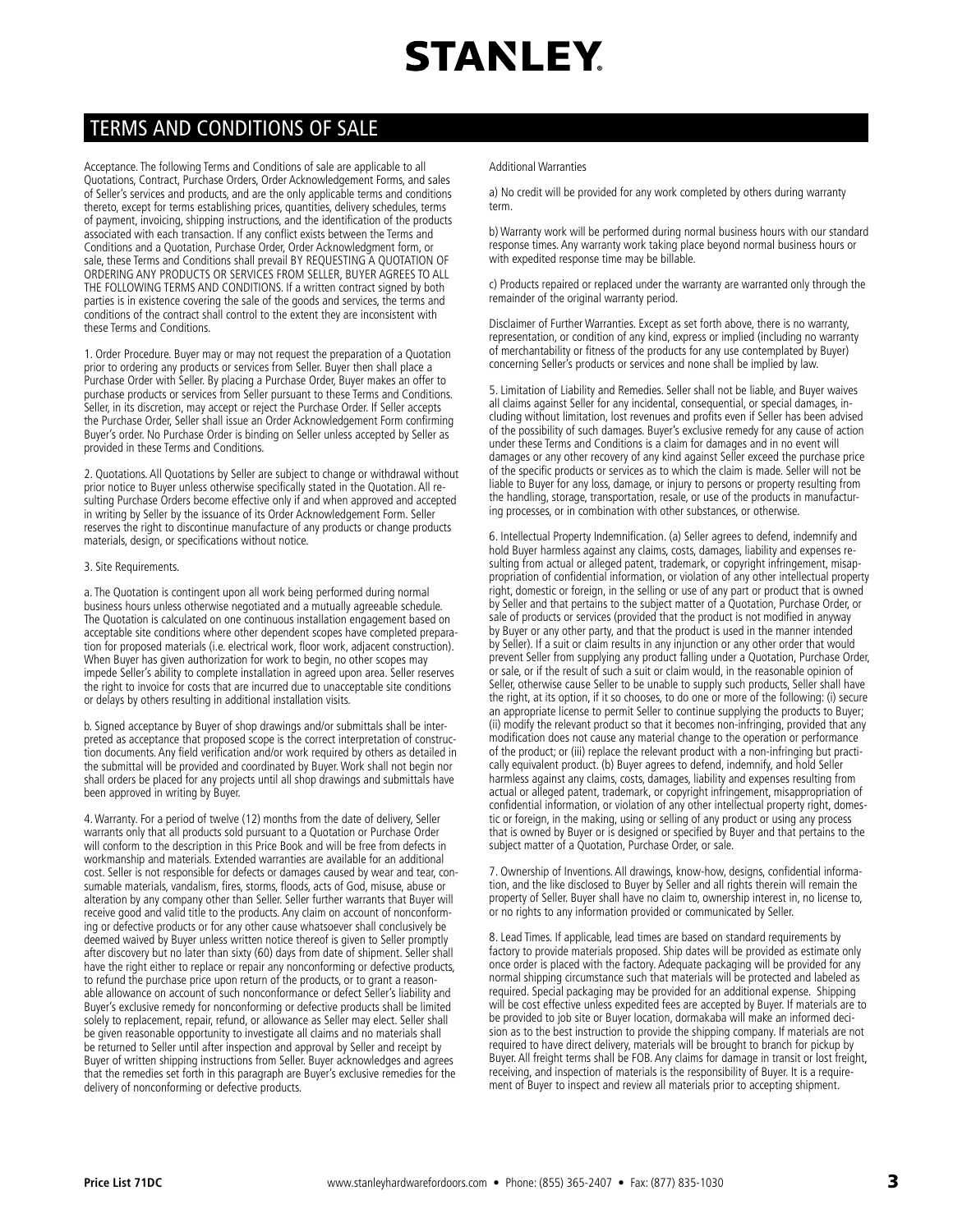### TERMS AND CONDITIONS OF SALE (continued)

9. Title/Risk of Loss. All products shall be shipped FOB Seller's manufacturing facility to Buyer's designated delivery location. Unless otherwise agreed by the parties, Seller shall select the method of and carrier for the products. Seller reserves the right to ship items in a single or in multiple shipments. Title and risk of loss to products ordered passes to Buyer upon delivery of the products to the freight carrier. Unless mutually agreed upon in writing, shipping dates are approximate and are based upon prompt receipt of all necessary information.

10. Prices. Quoted price is valid for 90 days. Seller reserve the right to revise quotations after the 90 days. All accepted Purchase Orders are subject to Seller's price in effect at time of shipment. Buyer shall be responsible for any increase in freight rates or transportation charges occurring after Seller prepared the Order Acknowledgment Form. on the Order Acknowledgment Form. Buyer shall pay to Seller in addition to the purchase price the amount of all fees, duties, licenses, and all sales, use, privilege, occupation, excise, or other taxes, federal, state, local, or foreign which Seller is required to pay or collect in connection with products or services sold to Buyer.

11. Payments. Unless otherwise agreed in writing between the parties, all Seller's invoices are payable within thirty (30) days of their date. Time is of the essence. Interest on past due amounts will be assessed at the rate of 1.5% per month (18% per annum), or the maximum allowable by law. Seller reserves the right to full payment upon completion of work unless credit is pre-established. For any work requiring materials purchase or scheduling, a 50% deposit is due at time of proposal acceptance. Twenty percent (20%) of the Quotation, Purchase Order value may be billed after job award. Joint check agreements may be requested at the discretion of Seller. If payment is outstanding for any one account, work may be stopped and outstanding orders cancelled until account is restored. Should Seller require the use of collection, attorney's fees, or fees for insufficient funds, Buyer agrees that these funds will be repaid to Seller. Seller retains the right to file a lien against all or part of the property being improved. Seller reserves the right to add a 2.5% charge if invoice becomes delinquent beyond terms.

12. Cancellation. In the event a Buyer's Purchase Order and the issuance of an Order Acceptance Form is cancelled, it will be subject to standard 20% restocking fees, cancellation fees, engineering fees, materials & freight costs incurred, and administrative fees. Standard cancellation is 20% of order as long as no materials have been ordered. Should Buyer release material orders, Buyer will be liable for that portion of the job and 20% of the remaining amount of work unperformed/ unordered.

13. Storage. If applicable, Seller reserves the right to implement a storage fee if delivery is delayed after agreed upon date. Should project timeline require storage of materials, Seller reserves the right to bill for those materials at the time they have been received at a Seller location, Buyer location, or at job site. Certificate of insurance for stored materials can be provided to Buyer upon request. Signed acceptance by Buyer of shop drawings and/or submittals shall be interpreted as acceptance that proposed scope is the correct interpretation of construction documents. Any field verification and/or work required by others as detailed in the submittal will be provided and coordinated by Buyer.

14. Insolvency. Seller may, at any time or times, suspend performance of any order or require payment in cash, security, or other adequate assurance satisfactory to Seller when, in Seller's opinion, the financial condition of Buyer or other grounds for insecurity, including the filing of a petition for bankruptcy, warrant such action.

15. Force Majeure. Seller shall not be liable for any delay in fulfilling any order due to (a) fires, floods, strikes, or other labor disputes, accidents to machinery, acts of sabotage, riots, precedence or priorities granted at the request or for the benefit, directly or indirectly, of the federal or any state government or any subdivision or agency thereof, delays in transportation or lack of transportation facilities, restrictions imposed by federal or state legislation or rules of regulations thereunder; or (b) any cause beyond the control of Seller.

16. Ownership of Equipment. Unless otherwise agreed in a writing, all material, equipment, facilities, and special tooling, which term includes but is not limited to jigs, dies, fixtures, molds, patterns, special taps, special gauges, special test equipment, and manufacturing aids and replacements thereof, used in the manufacture of the products covered by any order shall remain the property of Seller. Any material, tooling, and equipment furnished to Seller by Buyer shall be and remain the personal property of Buyer with the title to and right of possession remaining in Buyer.

17. Confidential Information. All information furnished or made available by Seller to Buyer in connection with a transaction shall be held in confidence by Buyer. Buyer agrees not to use such information or disclose such information to others without Seller's prior written consent. The obligations of this paragraph does not apply to any information which (a) at the time of disclosure was, or thereafter becomes, generally available to the public by publication or otherwise through no breach by Buyer of any obligation herein, (b) Buyer can show by written records was in Buyer's possession prior to disclosure by the disclosing party, (c) is legally made available to Buyer by or through a third party having no direct or indirect confidentiality obligation to Seller with respect to such information, (d) was independently developed by Buyer without use of any of Seller's confidential information, or (e) is required to be disclosed pursuant to applicable law.

18. Waiver. No waiver by Seller of any of these Terms and Conditions shall be effective unless explicitly set forth in writing and signed by Seller. No failure to exercise, or delay in exercising, any rights, remedy, power, or privilege arising from these Terms and Conditions shall operate or be construed as a waiver thereof, nor shall any single or partial exercise of any right, remedy, power, or privilege hereunder preclude any other or further exercise thereof or the exercise of any other right, remedy, power or privilege.

19. Assignment. No assignment of any right or interest or delegation of any obligation or performance of Buyer under this order may be made without the prior written consent of Seller. Any attempted assignment or delegation will be wholly void and totally ineffective for all purposes.

20. Choice of Law. All sales, agreements for sale, offers to sell, proposals, acknowledgments and contracts of sale, including, but not limited to, Purchase Orders accepted by Seller, shall be considered a contract under the laws of the State of Delaware, and the rights and duties of all persons, and the construction and effect of all provisions hereof, shall be governed by and construed according to the laws of the State of Delaware.

21. Integration Clause. These Terms and Conditions constitute the entirety of terms and conditions, except as set forth in paragraph one, governing the sale and purchase of products and services sold by Seller. No modification of these Terms and Conditions shall be of any force or effect unless in writing and signed Seller and Buyer. Buyer may desire to utilize its own form of acknowledgment or acceptance of these Terms and Conditions. However, the use of any such form shall be for convenience only. No modification of these Terms and Conditions shall be affected by the acknowledgment or acceptance of purchase orders, shipping instruction forms, bills of lading or any other document containing terms or conditions at variance with or in addition to those set forth herein, all such varying or additional terms being hereby objected to and rejected by Seller and deemed to be waived by Buyer.

Rev 3-21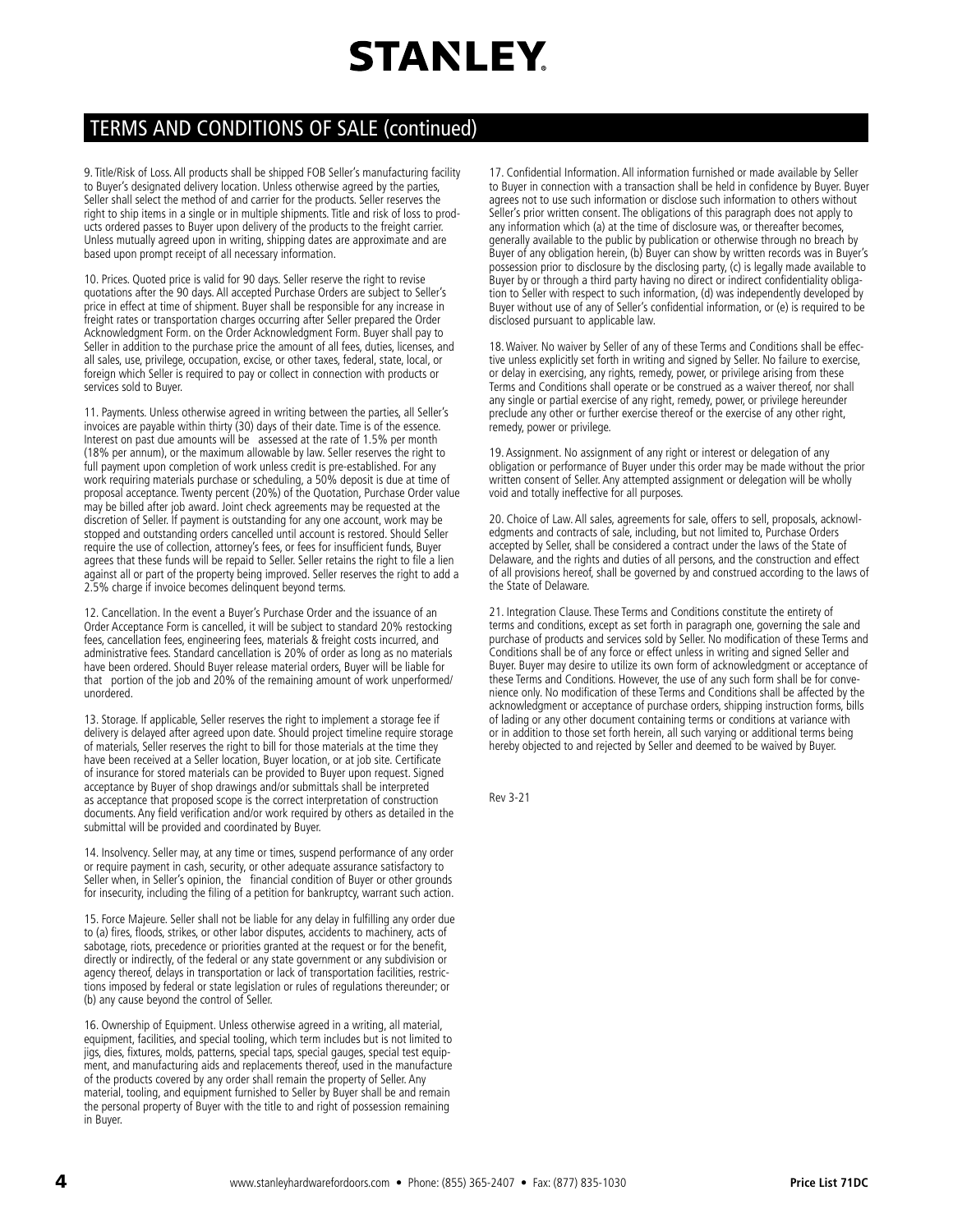### LIMITED WARRANTY

**What is Covered**: dormakaba USA Inc. ("dormakaba USA") warrants that **Door Closer models D4990** manufactured by dormakaba USA and sold under its trade name "**STANLEY**" are free of defects in materials and workmanship as outlined below. The sole and exclusive liability of dormakaba USA under this warranty is limited to the repair or replacement of any Product or component part covered by the warranty at the sole discretion of dormakaba USA.

Who is Covered: This warranty is extended only to dormakaba USA distributors of products and the end user who purchases products for purposes other than resale (collectively, "Purchaser").

#### **Hardware Warranty Period**:

- **Stanley Door Closer mechanical products** shall be warranted for thirty (30) years from date of sale.
- **Stanley Door Closer electrical products** shall be warranted for one (1) year from date of sale.
- **Finishes** shall be warranted for three (3) years from date of sale excluding 10B/613 "Oil Rubbed Bronze" finish.

#### **Wi-Q™ Technology and Offline Series**:

- dormakaba USA warrants that all software shall be free from defects in materials and workmanship and will function in substantial accordance to the specifications for a period of one (1) year from the date of installation.
- Specific Limitations: This warranty does not cover any post-sales technical support under the following circumstances:
	- Problems caused by misuse of software or hardware
	- Failure to provide a network connection or site phone line for a modem connection, if deemed necessary by dormakaba USA
	- Technical support for network software products
	- Technical support for software installed on computer hardware or computer operating system that is no longer commercially available for purchase.

**Warranty Claims**: Any Products believed to be defective as covered by this warranty may not be returned without prior written Returned Materials Authorization (RMA) from dormakaba USA Product Support (855) 365-2407 covering specific items and quantities within thirty (30) days from the discovery of the alleged defect(s). dormakaba USA will inform the purchaser where to ship said Product(s), shipping charges prepaid by you, for examination. In the event such examination reveals a defect covered by this warranty; dormakaba USA will, at its sole option, repair or replace the Product, and return it or its replacement to the purchaser, with charges only for shipping.

**Exclusions:** This warranty specifically excludes, and dormakaba USA shall not be held responsible for the following:

- a) COSTS ASSOCIATED WITH INSTALLING, REMOVING OR REINSTALLATION OF THE PRODUCT.
- b) Damage caused by Product malfunction or failure attributable to acts of God.
- c) Improper use or installation.
- d) Poor or no maintenance.
- e) Work performed by someone other than an Authorized dormakaba USA technician.
- f) Failure to follow dormakaba USA's operating instructions or environmental specifications.
- g) Incorrect application, modification, vandalism, erosion or corrosion, shipping and/or handling, improper storage, accident, misuse, abuse or any other cause not within the control of dormakaba USA.
- h) This warranty is void if any modification is made to the warranty product, regardless of whether the modification causes or contributes to the alleged defect.
- All modifications are made at the risk and expense of the party making the modifications.
- i) dormakaba USA shall not be liable for any repairs, replacements, or adjustments to the product or any costs of labor performed by the Purchaser or others without dormakaba USA's prior written approval.
- j) dormakaba USA provides no warranty or guarantee that its cores and/or cylinders will function properly or be mechanically compatible with products not manufactured by dormakaba USA.
- k) The US10B/613 finish is considered to be a living finish that will change over time with use and age and is expressly excluded from this warranty. The finish changes that occur are indicative of normal wear and tear and reflect the essence of a living finish. The finish changes are not considered manufacturing defects and are not covered by this warranty.

**Third Party Warranty**: Except as otherwise provided above, dormakaba USA makes no warranty, express or implied, with regard to third party hardware or software and expressly disclaims the implied warranties or conditions of merchantability or merchantable quality, fitness for a particular purpose, title, infringement and those arising by statute or otherwise in law. Customer's sole recourse for warranty claims is with the manufacturer of the Product. However, dormakaba USA agrees to pass through any third party warranty that dormakaba USA receives from the manufacturer of the Products to Purchaser. The extent of any third party warranty details, terms and conditions, remedies and procedures may be expressly stated on, or packaged with, or otherwise accompanying the Products.

LIMITATION OF WARRANTIES: THIS WARRANTY IS GIVEN EXPRESSLY AND IN PLACE OF ALL OTHER WARRANTIES, EXPRESS OR IMPLIED, INCLUDING ANY IMPLIED WARRANTIES OF MERCHANTABILITY OR FITNESS FOR PARTICULAR PURPOSE. THERE ARE NO UNDERSTANDINGS, AGREEMENTS, REPRESENTATIONS, OR WAR-RANTIES NOT SPECIFIED HEREIN.

dormakaba USA SHALL NOT, IN ANY EVENT, BE LIABLE FOR ANY CONSEQUENTIAL, INCIDENTAL, INDIRECT, SPECIAL OR PUNITIVE DAMAGES SUFFERED BY PUR-CHASER OR ANYONE CLAIMING BY, THROUGH OR UNDER PURCHASER, AS A RESULT OF THE CONDITION OF THIS PRODUCT, OR ANY PART OR PORTION THEREOF.

SOME STATES DO NOT ALLOW LIMITATIONS ON HOW LONG AN IMPLIED WARRANTY LASTS OR PROHIBIT THE EXCLUSION OR LIMITATION OF INCIDENTAL OR CONSEQUENTIAL DAMAGES, SO THE ABOVE LIMITATION AND EXCLUSIONS MAY NOT APPLY IN YOUR STATE.

THIS WARRANTY IS GOVERNED BY THE LAW OF THE STATE OF INDIANA WITHOUT REGARD TO ITS CONFLICTS OF LAW PRINCIPLES. dormakaba USA AND PURCHASER AGREE THAT THE UNITED NATIONS CONVENTION ON CONTRACTS FOR THE INTERNATIONAL SALE OF GOODS SHALL NOT APPLY TO SALE OF THE PRODUCTS COVERED BY THIS WARRANTY.

May 2018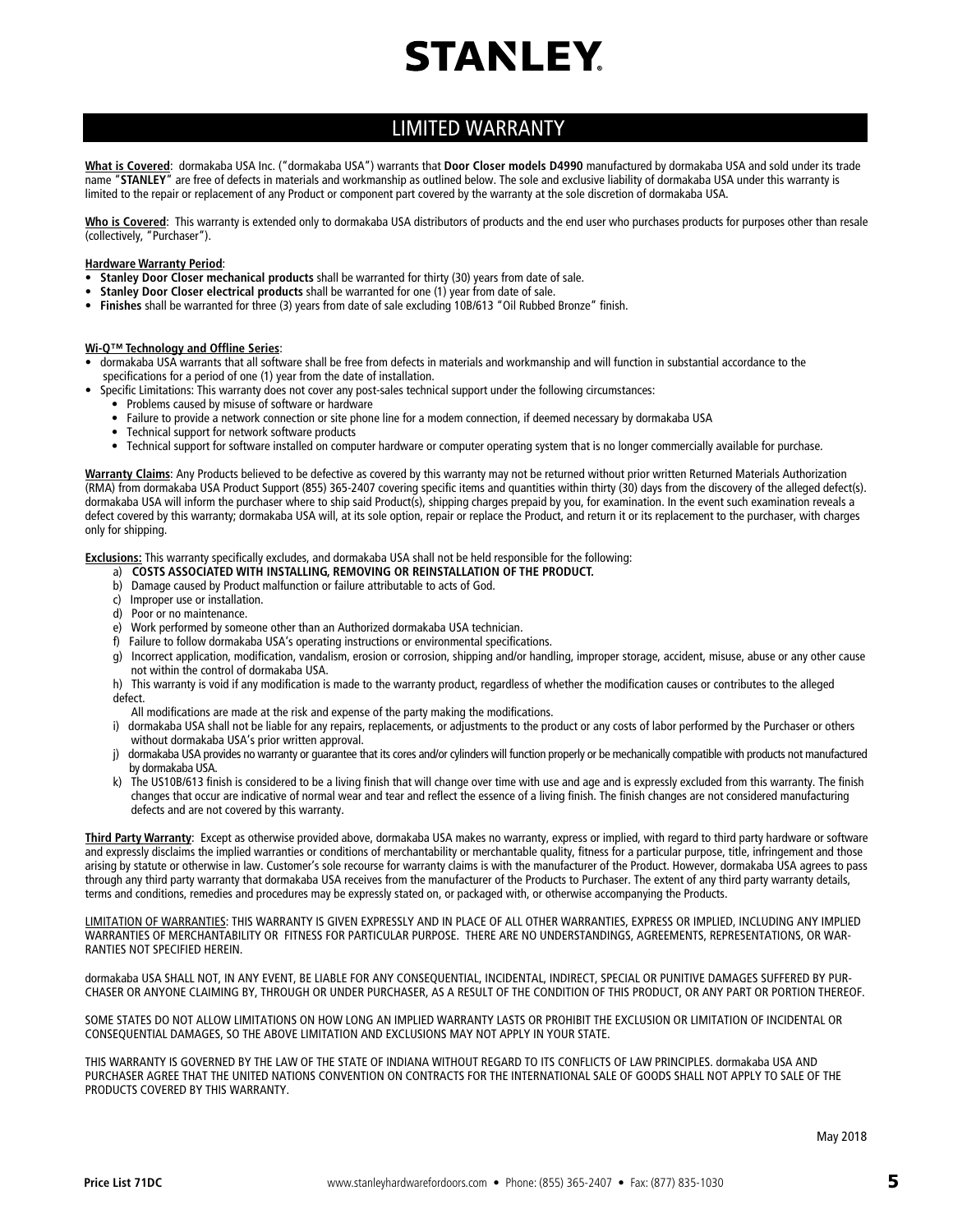### General Information

### Handing



### Closing Power Adjustment

Closers with spring power adjustment to size (6) are set at size (3) before leaving the factory. Closers with spring power adjustment from 1-4 or 1-5 are set at size (2) before leaving the factory.



### Thru Bolts and Sex Nuts

When thru bolting is ordered, factory will furnish sex nuts for use with the machine screws furnished with the closer Nuts are sized to accommodate 1-3/4" thick doors.

| D-4550 - 12/24 thread | \$2.00 |
|-----------------------|--------|

### Security Screws

All mounting screws will be Torx pin tamper resistant machine screws. Available for Heavy Duty Arm applications only Specify SEC Security Screws.

### Delayed Action

A delayed action feature is available with this series for all applications and arms. The feature permits the door to close very slowly through the delayed action cycle range To order, suffix DA to closer number.





#### Advanced Variable Backcheck (AVB) optional

Cylinder starts backcheck at approximately 45º instead of the normal 75º Add suffix "AVB" to selected cylinder. When combined with Delayed Action consult factory for special template (Heavy Duty Arm applications).

### ANSI and UL Specifications

The Stanley door closers Series meet the

requirements of the ANSI/BHMA Standard A156.4 – 2000 Grade 1. Underwriters' Laboratories and Underwriters' Laboratories of Canada Listing.

"For Self-Closing Doors Without Hold-Open feature" on R7551®.

### How To Order

#### **Options: add suffix** AVB - Advanced Variable Backcheck (optional) DA - Delayed Action (optional) LL - Lead Lined Cover (optional) MC - Metal Cover (optional) **Fasteners:**  Size: 0 - (refer to individual closer) 1 - size 1-5 Model No. **CLOSERS** Arm Type: add suffix L - Long Rod Forearm (TJ only)<br>H - Standard Hold-Open - Standard Hold-Open HL - Standard Hold-Open w/ Long Rod & Shoe PH - Parallel Hold-Open EDA - Heavy Duty Arm EH - Electronic Hold-Open<br>H-EDA - Heavy Duty Arm w/ H - Heavy Duty Arm w/ Hold-Open S - Heavy Duty Arm w/ Stop<br>CS - Heavy Duty Arm w/ Comp - Heavy Duty Arm w/ Compression Stop HS - Heavy Duty Arm w/ Hold-Open & Stop<br>HCS - Heavy Duty Arm w/ Hold-Open & Comp - Heavy Duty Arm w/ Hold-Open & Comp Stop T - Track Mount HT - Track Mount w/ Hold-Open<br>TCS - Track Compression Stop - Track Compression Stop **CLD-4550DAEDA × 689 × SN**  Finish: 689 - Aluminum 690 - Statuary Bronze 691 - Bronze 693 - Black 695 - Dark Bronze 696 - Brass Finish Option: SRI - Special Rust Inhibitor \* Wood & Machine Screws Furnished Standard SN - Sex Nuts & Bolts SEC - Security Screws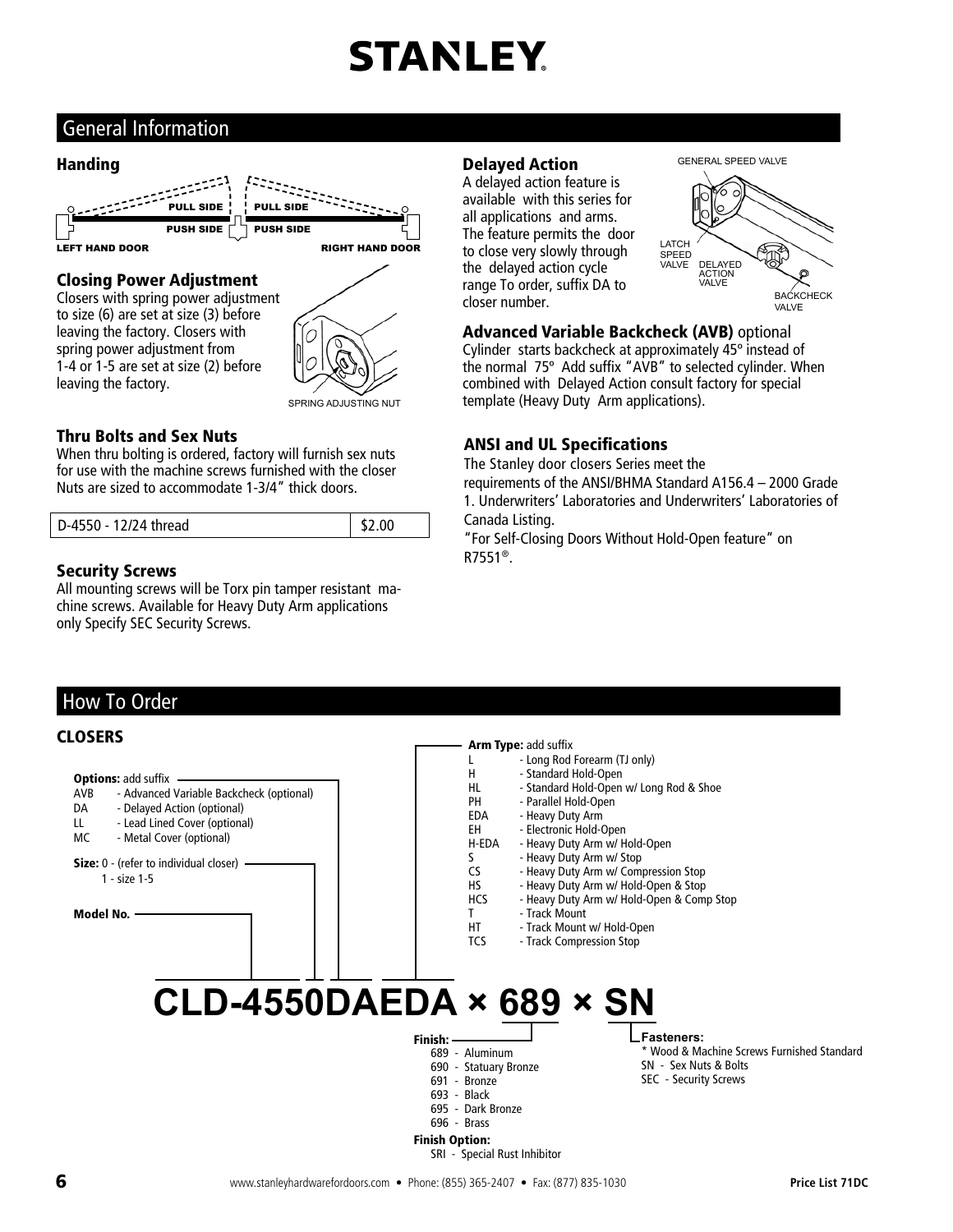Low Energy Operators (Non-handed)





4 1/2" Square



Jamb



Touchless



433



Push Plate Posts

### D-4990 Low Energy Operators and Accessories

For additional switch plates available contact your local dormakaba USA representative.

| <b>DESCRIPTION</b>                                                                                                 | <b>Product No.</b> | <b>List Price</b> |
|--------------------------------------------------------------------------------------------------------------------|--------------------|-------------------|
| 8R-D-4990 Series - Push Side Mount (includes arm assembly) D-4990                                                  |                    |                   |
| 8R-D-4990T Series - Pull Side Mount (includes arm assembly) D-4990T                                                |                    | 4,736             |
| <b>Arm Assemblies</b>                                                                                              |                    |                   |
| Used with D-4990 only                                                                                              | A45-501L           | 118               |
| Used with D-4990T only                                                                                             | A45-507T           | 193               |
| Optional Power Supply 24VDC @ 0.5A                                                                                 | PS-490             | 71                |
| <b>6" Round Stainless Steel Plate</b>                                                                              |                    |                   |
| Handicap logo and Push-to-Open text                                                                                | CL2216             | 259               |
| 6" round surface mount box                                                                                         | CL2220             | 111               |
| 6" round weather ring                                                                                              | CL2223             | 22                |
| 4 3/4" Square Stainless Steel Plate                                                                                |                    |                   |
| Handicap logo and Push-to-Open text                                                                                | CL2102             | 243               |
| 4-3/4" square surface mount box                                                                                    | CL2236             | 111               |
| 4 1/2" Square Stainless Steel Plate                                                                                |                    |                   |
| Handicap logo and Push-to-Open text                                                                                | CL4163             | 234               |
| 4 1/2" square surface mount box                                                                                    | CL4638             | 111               |
| <b>Jamb Stainless Steel Plate</b>                                                                                  |                    |                   |
| Handicap logo and Push-to-Open text                                                                                | CL2055             | 191               |
| Surface mount box                                                                                                  | CL2245             | 36                |
| Dual Push Plate "Vestibule Plate"                                                                                  |                    |                   |
| Vestibule plate with text, logo and arrows                                                                         | CL2388             | 375               |
| <b>Touchless Push Plates</b>                                                                                       |                    |                   |
| Touchless push plate fits single/double gang box                                                                   | CL2025             | 388               |
| Radio Control 433 Transmitters / 433 Receiver                                                                      |                    |                   |
| Digital transmitter 433MHz w/flag conn 9v battery (1 button)                                                       | CL4490             | 254               |
| 433 MHz digital receiver                                                                                           | CL4485             | 278               |
| <b>Push Plate Posts</b>                                                                                            |                    |                   |
| Silver - mounting post for stainless steel push plates*                                                            | CL2248             | 522               |
| Black - mounting post for stainless steel push plates*                                                             | CL2247             | 504               |
| Bronze - mounting post for stainless steel push plates*                                                            | CL2249             | 522               |
| *For use with 4 1/2" square plates part # CL4163                                                                   |                    |                   |
| <b>Push Plate Packages</b>                                                                                         |                    |                   |
| Includes (2) CL4163 Text & Logo plates, (2) CL4638 boxes,                                                          | CL4976             | 1,423             |
| (2) CL4490 (9volt) Transmitters, (1) CL4485 Receiver                                                               |                    |                   |
| Includes (2) CL4163 Text & Logo plates, (2) CL4638 boxes,                                                          | CL4977             | 671               |
| HARD WIRED SOLUTION ONLY                                                                                           |                    |                   |
|                                                                                                                    | CL4980             |                   |
| Includes (2) CL2102 Text & Logo plates, (2) CL2236 boxes,<br>(2) CL4490 (9 volt) Transmitters, (1) CL4485 Receiver |                    | 1,421             |
|                                                                                                                    |                    |                   |
| Includes (2) CL2102 Text & Logo plates, (2) CL2236 boxes,<br>HARD WIRED SOLUTION ONLY                              | CL4981             | 671               |
|                                                                                                                    |                    |                   |
| Includes (2) CL2216 Text & Logo Plates, (2) CL220 boxes,<br>(2) CL4490 (9 volt) Transmitters, (1) CL4485 Receiver  | CL4990             | 1,453             |
|                                                                                                                    |                    |                   |
| Includes (2) CL2216 Text & Logo Plates, (2) CL220 boxes,<br>HARD WIRED SOLUTION ONLY                               | CL4991             | 497               |
|                                                                                                                    |                    |                   |
| <b>LOW ENERGY OPERATOR</b>                                                                                         | Weight             |                   |
| D-4990 / D-4990T                                                                                                   | 40 lbs.            |                   |
| To Order: Specify: 8R-D-4990 $\times$ 628. Accessories ordered separate.                                           |                    |                   |

To Order: Specify: 8R-D-4990 × 628. Accessories ordered separate.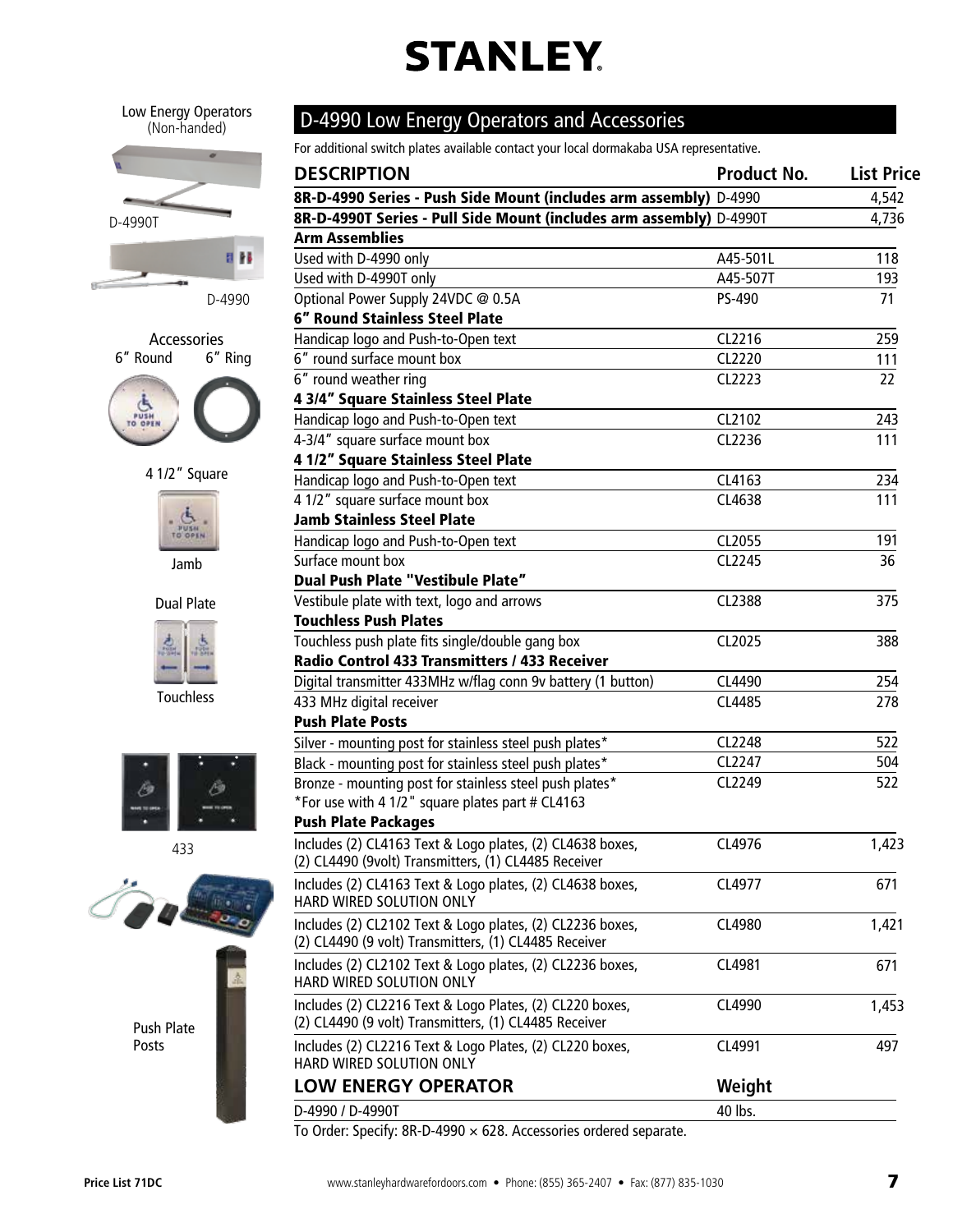### QUOTING & ORDERING

Price quotations are based on one (1) shipment to one (1) location, and are valid as identified in the quote but in no case longer than one year from the date of the quote. All exceptions will be evaluated on an individual basis.

All quotation requests will be provided by the dormakaba USA Inc. ("dormakaba USA") Representative where the project is located.

QUOTING PROCESS AND PROCEDURES: The following information is necessary to secure a price quotation from dormakaba USA.

- Distributor Name • Bid Date
- Distributor Location
- Architects Name, Phone Number and Architects Location
- Distributor Contact Name and Phone Number • Distributor e-mail contact
- Specification Writer Name, Phone Number and Location
- Project Name • Project Location
- Competitive Influence / Specification
- List of materials to be quoted

Every attempt will be made by dormakaba USA to provide the price quotation in a timely manner. Upon completion, you will receive a copy of the quotation which will also include a valid quotation number. Once the project is secured, a copy of the quotation must accompany your purchase order and be forwarded to dormakaba USA Customer Service Department in Indianapolis for processing.

NON-STANDARD PRODUCT REQUEST: Please contact your dormakaba USA Representative to complete a Non-Standard Product Request Form.

All requests should be submitted to the following email address: Email: **product.request.us@dormakaba.com**

Upon receipt of a special order request, dormakaba USA will review the configuration and determine if dormakaba USA is capable of making the special order product and will provide a response to the customer. If dormakaba USA is able to make the special order product, dormakaba USA will provide a specific sku/configuration to the customer for the special order product. This sku/configuration must be identified on all Purchase Orders. In addition, the Purchase Order must be marked as a "Special Order".

**ORDERING:** The following information is required for dormakaba USA to successfully process any order:

- Itemized Purchase Order (PO)
- dormakaba USA Approved Quote

Please send all orders to BAS-orderentry.us@dormakaba.com or by fax to 877-835-1030

NOTE: For detailed information on how to place an order for dormakaba USA products as well as BEST masterkey services please see the detailed section regarding "Best Ordering".

ADD ON ORDERS FOR QUOTED PROJECTS: To place an add-on order from a quoted project the Distributor must include the original quote, PO number and/or dormakaba USA's original order number. Add-On orders will be accepted for a period one (1) year from the original order date. Add-On orders received that are outside of the aforementioned period will be forwarded to the dormakaba USA Representative for re-quote.

STOCKING ORDERS: All orders for stock replenishment should be marked as "Stock" and indicate a "Ship To" address that coincides with the stocking Distributor warehouse location.

INCOMPLETE ORDER PROCESS: All orders are screened upon receipt for complete information. If an order is received incomplete, dormakaba USA Customer Service will make one (1) attempt to contact a Distributor directly for the missing requirements. If the information is not made available to dormakaba USA at that time the order will be referred to the local dormakaba USA Representative for resolution. All incomplete orders will be cancelled if not resolved after fourteen (14) calendar days.

PRICE DISCREPANCY PROCESS: All entered orders are reviewed by dormakaba USA Customer Service for accuracy and pricing consistency between the Distributor and dormakaba USA. Any order determined by dormakaba USA, in its sole and absolute discretion, to have a value greater than the Total Price shown on the Distributor purchase order will be held by dormakaba USA for a Price Discrepancy. dormakaba USA quotes are also reviewed to ensure that they are complete, approved, and match the PO. Due to pricing sensitivity, all price discrepancies must be resolved exclusively by your dormakaba USA Representative.

**ORDER CANCELLATION/CHANGES: All requests for Order** Cancellations and Changes (Quantity, Shipping, Finish, Function, etc) should be sent directly to dormakaba USA Customer Service. Requests via phone will be accepted, but must be accompanied by a written request. Factory Order Number, PO Number, Account Info, and Detailed Changes must be clearly indicated. Change requests can be submitted via the following methods:

#### Email: **BAS-cshelp.us@dormakaba.com**  Fax: **1-877-835-1030**

All order cancellations or changes will be subject to a cancellation fee as defined in dormakaba USA's Terms and Conditions of Sale.

#### PRODUCTION SCHEDULING AND "DO NOT SHIP BEFORE"

REQUESTS: All orders are scheduled for production and shipping based on current production lead times and availability. Scheduling is completed only when an order is released from both credit and pricing review.

Exceptions to this policy are made only when the PO is clearly marked: "Do Not Ship Before" followed by the date. (Required Date, Expected Date, etc. do not apply) These orders will be scheduled to ship on or after the date listed.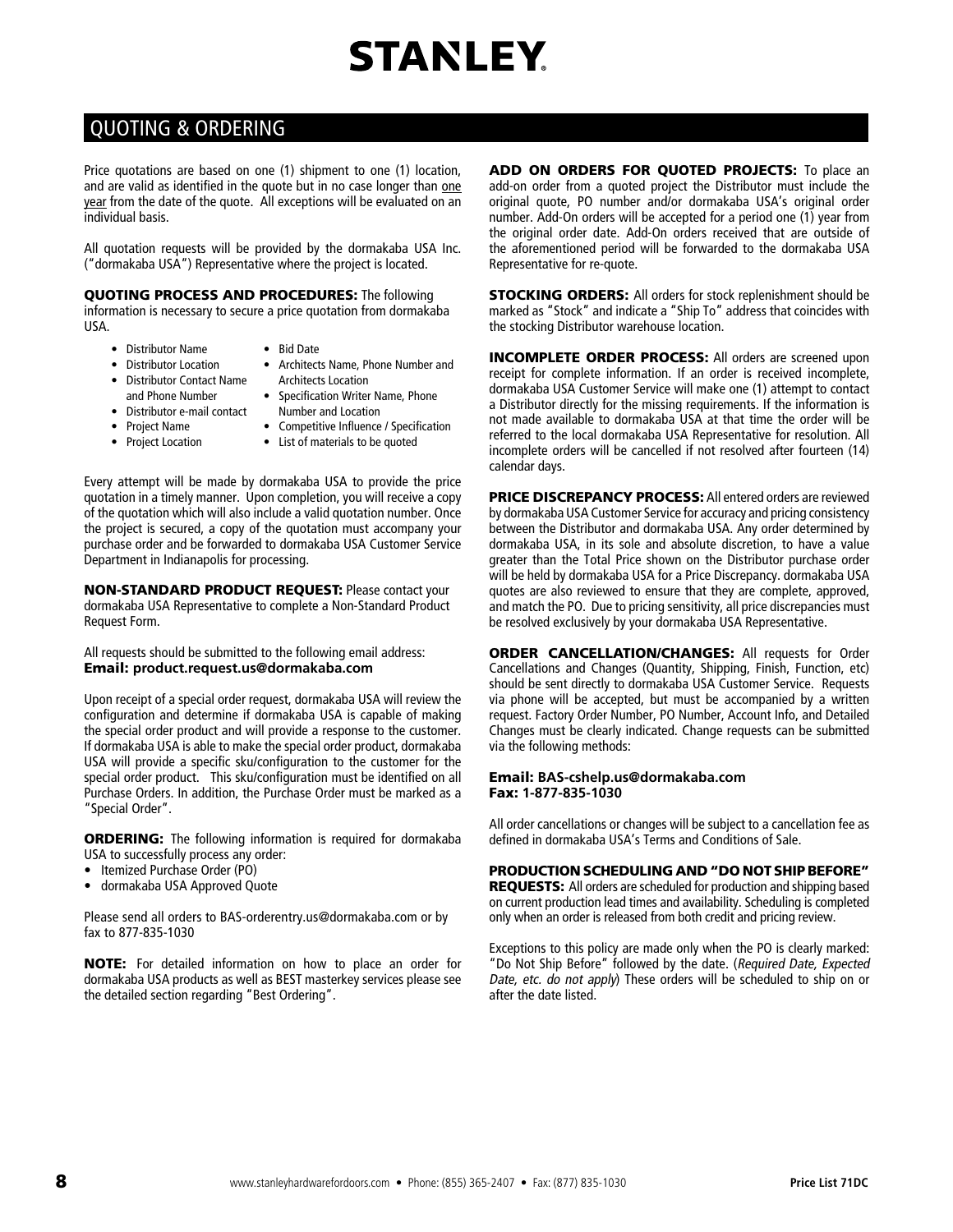

### QUOTING & ORDERING (continued)

Changes to "Do Not Ship Before" dates are required in writing and should be sent to: BAS-cshelp.us@dormakaba.com.

Be advised, orders not clearly marked with a "Do Not Ship Before" designation will be payable within normal terms from the actual shipment date.

#### EXPEDITE REQUESTS:

• Expedite requests will be reviewed and accommodated by dormakaba USA based on production lead times and availability.

- **Email**: BAS-expediterequest.us@dormakaba.com
- See the then current dormakaba USA Quick Ship Program for details.

WHOLESALE PURCHASE: Distributors are also free to utilize dormakaba USA's Authorized Wholesalers to purchase product. dormakaba USA does not make any guarantee of availability or pricing for purchases from an Authorized Wholesaler and the discounts afforded to Distributor by dormakaba USA shall not apply to purchases from an Authorized Wholesaler. The terms and conditions and price of product shall be as mutually agreed between Distributor and Wholesaler.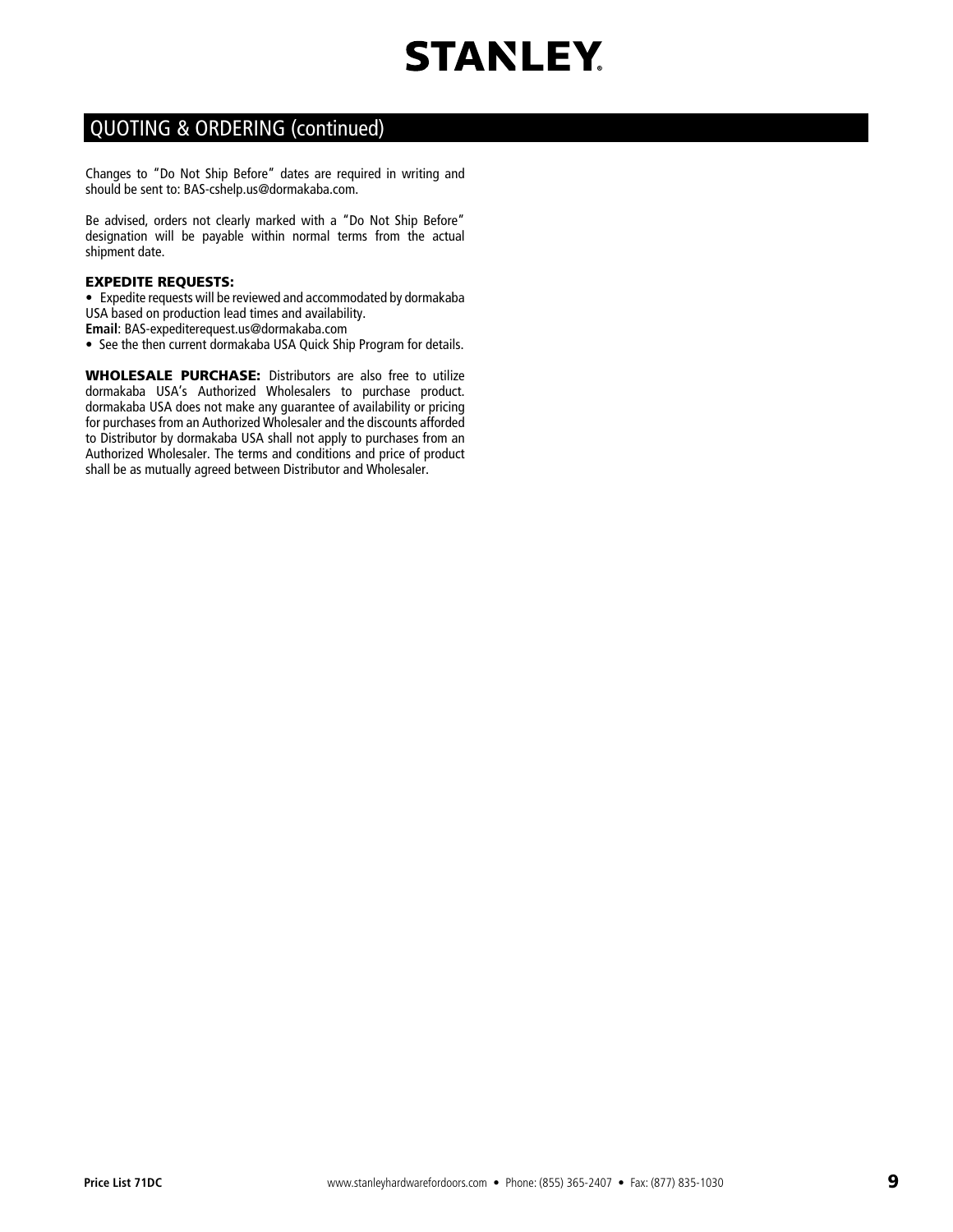### RETURNED AUTHORIZATION (RA)

RA REQUESTS: A Return Authorization Form ("RA") must be utilized to return defective products **still under warranty** or products deemed repairable by dormakaba USA Inc. ("dormakaba USA"). All products returned to dormakaba USA must have a correct Return Authorization (RA) number applied to the outside of the shipping carton. All products must be returned within sixty (60) calendar days of RA issue date. This process can take up to seven (7) days after product is received at dormakaba USA's factory. If a defective product presents a security risk, an advance replacement may be requested.

RA PROCESS: Requests for warranty related returns can be initiated by submitting an e-mail to

#### BAS-rgacreditgrp.us@dormakaba.com.

The RA Request Form must be completed entirely to process an RA. The following information will be needed:

- End User Name Sales Order Number
- Account Number Item Number
	-
- Contact Name Item Quantity
- Phone Number Description of the Problem
- Purchaser Order Number
- 1. Upon review and approval of the submitted RA request, a claim number is logged and provided back to the requestor by a dormakaba USA Team member.
- 2. Once a claim number is issued, this number should be noted on all references and communications regarding the applicable situation to ensure a claim is easily identified.
- 3. Defective product should be returned to the address below. The shipment must be marked with the approved RA claim number to ensure prompt processing and attention. All shipping charges prepaid by customer.

dormakaba USA Inc. Attn: Returns Department 6161 East 75th Street Indianapolis, IN 46250

- 4. When material is received at dormakaba USA's factory, dormakaba USA will assess and determine the nature of the defect.
- 5. Defective goods are replaced upon dormakaba USA's determination.
- 6. Credit for material and freight is issued only if deemed appropriate by dormakaba USA. If approved, credit is initiated and a credit memo is mailed to the Distributor within fifteen (15) business days.

#### PURCHASE ORDERS:

A Purchase Order (PO) will be required if the Product is:

- 1. Defective and not under warranty, or
- 2. An advance replacement is required without verification of whether the product is defective and under warranty.

Please send Purchase Orders to the following:

- Preferred Method e-mail:
- BAS-rgacreditgrp.us@dormakaba.com
- Fax: 1-877-835-1030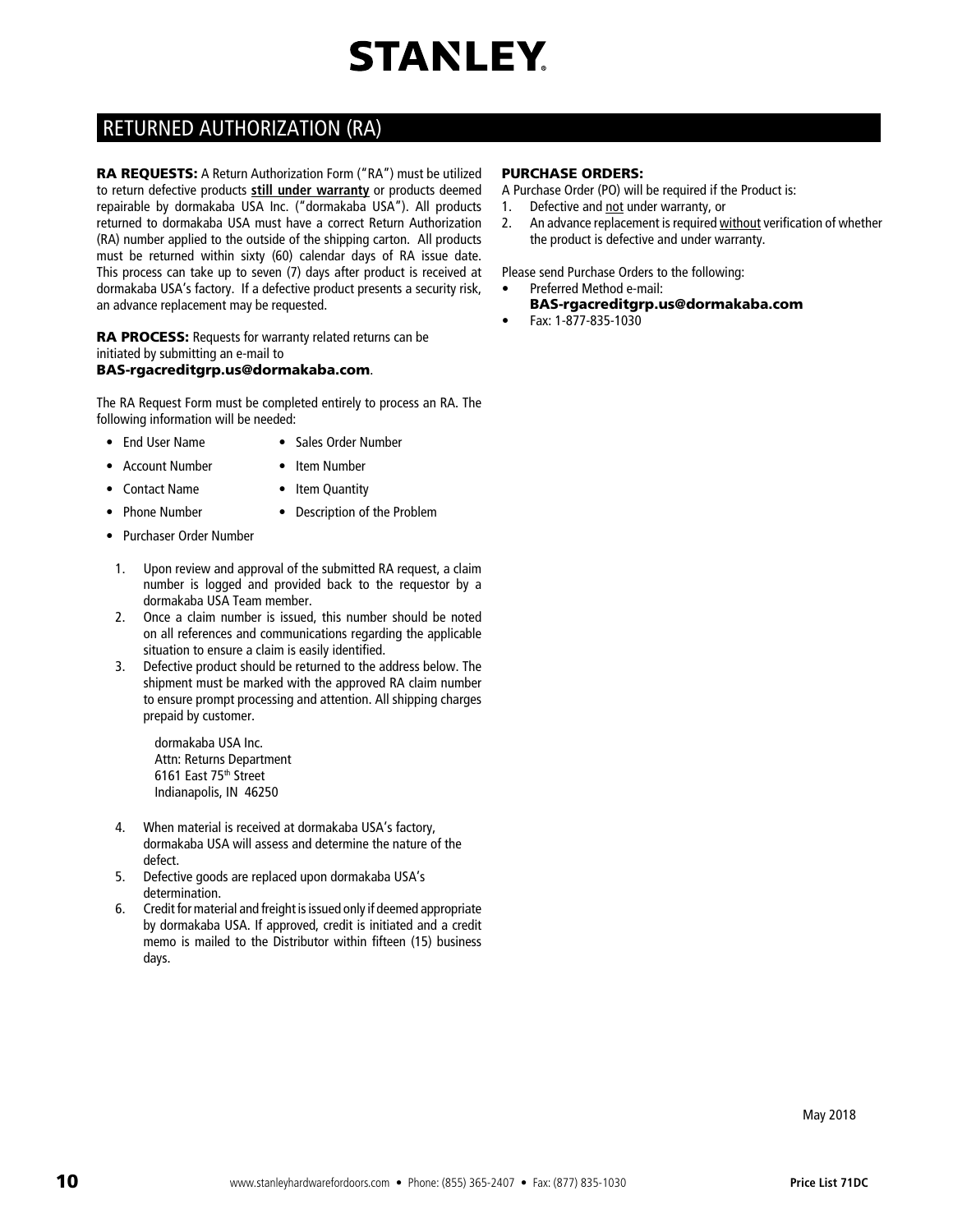### RETURNED AUTHORIZATION (RA) NON-WARRANTY FULFILLMENT ISSUES

RA POLICY: A Return Authorization Form ("RA") must be utilized to return products that are not defective and otherwise in a resalable condition. Only goods with an invoice date of less than one (1) year will be considered for a non-warranty related return. All materials returned to dormakaba USA Inc. ("dormakaba USA") for any reason (other than warranty), must have a correct RA number applied to the outside of the shipping carton. A thirty percent (30%) re-stocking charge (of the purchase price) will be applied to the Distributor's account for orders returned, including orders that were placed by customer in error. Transportation charges of returned goods must be prepaid by the Distributor. All goods must be returned within sixty (60) calendar days of RA issue date. All goods must be returned in original packaging and be in resalable condition. Product not returned in saleable condition is subject to disposal by dormakaba USA with no credit issued. Commercial Hardware items that are special made to order items will not be returned under any circumstances.

RA PROCESS: Requests for non-warranty related returns can be initiated by submitting an e-mail to BAS-rgacreditgrp.us@dormakaba.com.

The RA Request Form must be completed entirely to process an RA. The following information will be needed:

- Company Name Sales Order Number
- Account Number Item Number
- Contact Name Item Quantity
- Phone Number Description of the Problem
- Purchaser Order Number
- 1. Upon review and approval of the submitted RA request, a claim number is logged and provided back to the requestor by a dormakaba USA Team member:
- 2. Once a claim number is issued, this number should be noted on all references and communications concerning said RA.
- 3. Product should be returned to the address below. The shipment must be marked with the approved RA claim number to ensure prompt processing and attention. All shipping charges prepaid by customer.

dormakaba USA Inc. Attn: Returns Department 6161 East 75th Street Indianapolis, IN 46250

- 4. The RA will be processed once material is received at dormakaba USA's factory provided it is received in its original packaging and is in saleable condition.
- 5. Credit is issued to the Distributor account and a credit memo is mailed to the Distributor.

Any quality issues (missing parts, wrong parts, handing, finish, etc) should be submitted electronically to: BAS-rgacreditgrp.us@dormakaba.com or your Local dormakaba USA Representative.

Please reference your original Purchase Order (PO) Number, Factory Order Number, Distributor Account, Contact Information (E-mail/Fax), and include a detailed description of the issue.

1) **ITEMS MISSING FROM A SHIPMENT:** If you have signed your shipment short, dormakaba USA Customer Service will promptly issue a No Charge replacement order for the missing products.

If the shipment was not signed short but after review, dormakaba USA Customer Service determines (based on shipping weights, packing lists, etc) that the order was indeed shipped short, a No Charge replacement will be issued.

If dormakaba USA Customer Service cannot verify a shipping error, an advance replacement order will be entered, charged, and expedited to the Distributor. The quality issue will be forwarded to the Return Authorization Credit Group for resolution.

If it is determined that the item was omitted from the order due to a dormakaba USA order entry error, a change order will be entered and expedited for the missing products.

Please see price book for further detail.

2) **WRONG ITEMS RECEIVED** (parts, handing, function, finish, etc):

Advanced replacements will be issued for any wrong items received. **Such orders will be charged based on pricing/discounts from the original order.** The issue will be forwarded to dormakaba USA's Return Authorization Credit Group for resolution.

Any quality issue that is determined to be either a dormakaba USA order entry and/or manufacturing error will have an advanced replacement order entered and will be expedited. An RA will be issued to return the incorrect products. No re-stock fee will apply for dormakaba USA order entry and/or manufacturing errors.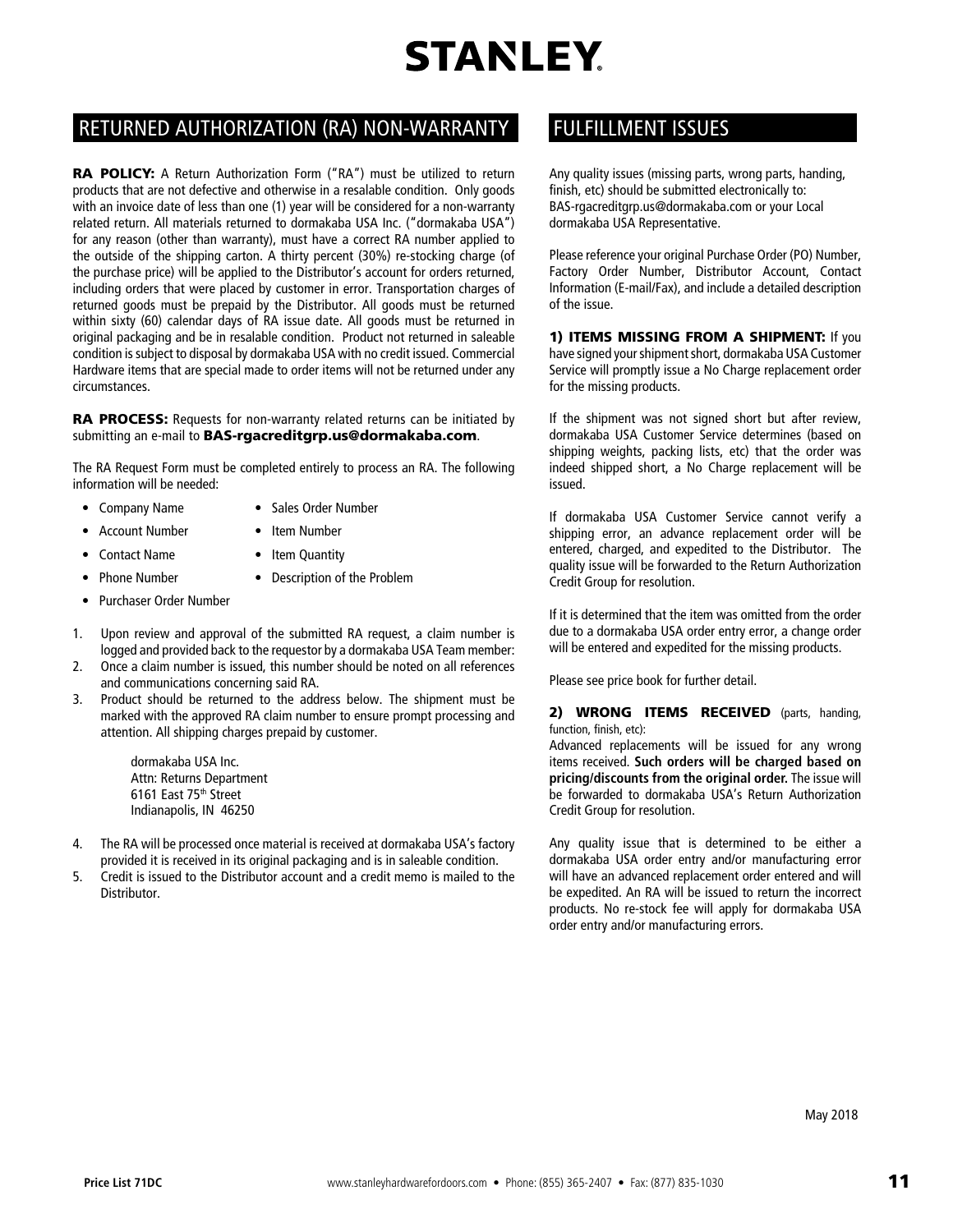### ORDER FORM

### dormakaba USA Inc.

Attn: **Door Closers Division 6161 East 75th Street Indianapolis, IN 46250** 

| Quantity | <b>Product Description</b> | <b>Door Thickness</b> | Finish |
|----------|----------------------------|-----------------------|--------|
|          |                            |                       |        |
|          |                            |                       |        |
|          |                            |                       |        |
|          |                            |                       |        |
|          |                            |                       |        |
|          |                            |                       |        |
|          |                            |                       |        |
|          |                            |                       |        |
|          |                            |                       |        |
|          |                            |                       |        |
|          |                            |                       |        |
|          |                            |                       |        |
|          |                            |                       |        |
|          |                            |                       |        |
|          |                            |                       |        |
|          |                            |                       |        |
|          |                            |                       |        |
|          |                            |                       |        |
|          |                            |                       |        |
|          |                            |                       |        |
|          |                            |                       |        |
|          |                            |                       |        |
|          |                            |                       |        |
|          |                            |                       |        |
|          |                            |                       |        |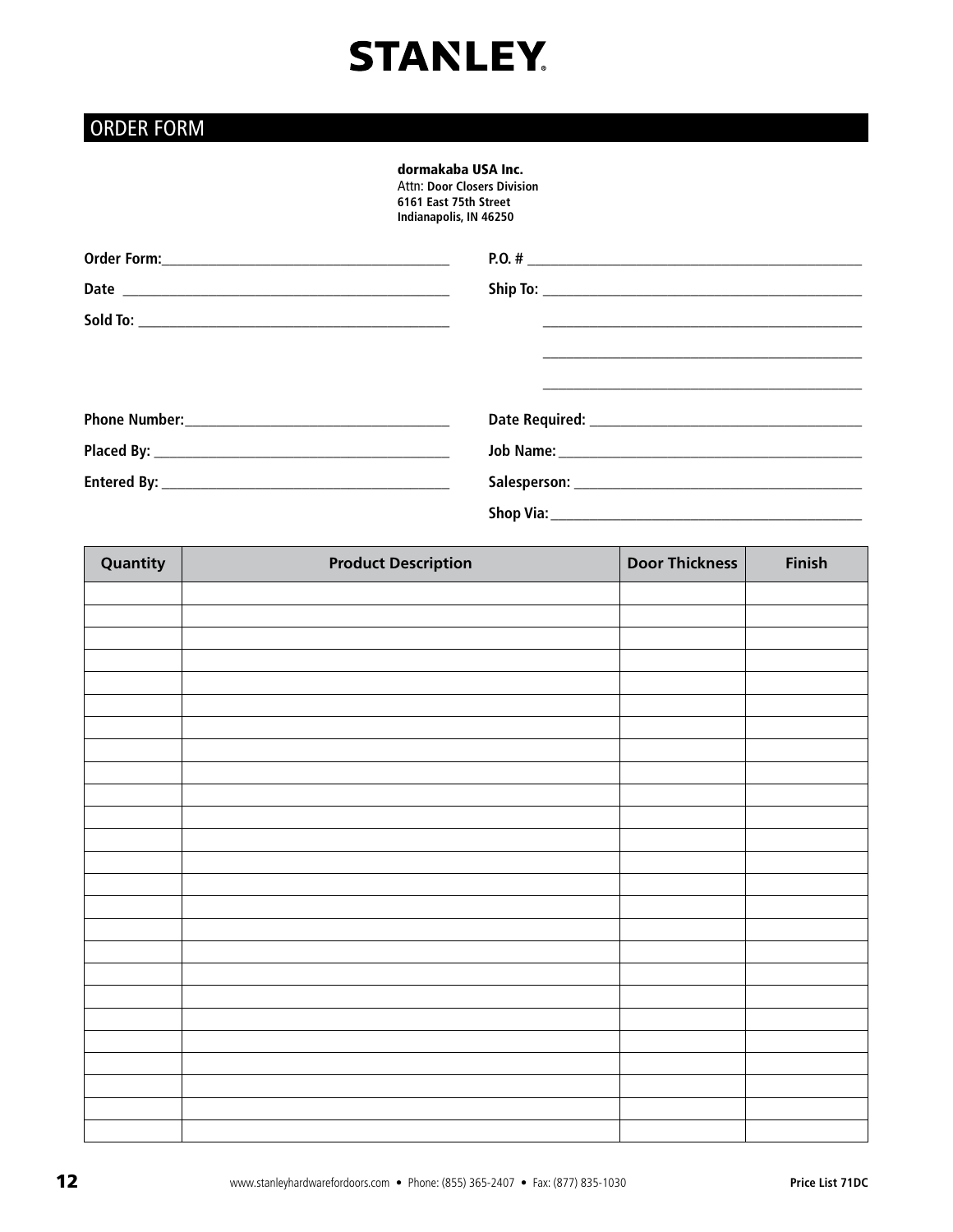### RETURN AUTHORIZATION FORM REQUEST

| Return for Replacement<br>□ Return for Credit |                                                                         |  |
|-----------------------------------------------|-------------------------------------------------------------------------|--|
|                                               |                                                                         |  |
|                                               | <b>NATURE OF PROBLEM</b>                                                |  |
|                                               |                                                                         |  |
|                                               | <b>Manufacturing Defect</b>                                             |  |
|                                               | <b>Warranty Evaluation</b>                                              |  |
|                                               | <b>Missing Parts</b><br>⊓                                               |  |
|                                               | <b>Wrong Material Received</b><br>⊓                                     |  |
|                                               | <b>Wrong Material Ordered</b>                                           |  |
|                                               | <b>Wrong Quantity</b>                                                   |  |
|                                               | <b>Return Inventory</b><br>$\Box$                                       |  |
|                                               |                                                                         |  |
|                                               | <b>NOTE:</b> All returns shall be subject to dormakaba USA Inc.'s       |  |
|                                               | current Terms of Sale and Warranty as outlined in the price<br>catalog. |  |
| □ Ship Replacement Material to Address Above  | □ Ship Replacement Material to Address on Order                         |  |

### DETAILED DESCRIPTION OF DEFECT OR REASON FOR RETURN

| <b>RETURN MATERIAL</b> |                                                                       |  |  |  |
|------------------------|-----------------------------------------------------------------------|--|--|--|
| Line Item #            | Quantity<br><b>Product Nomenclature</b><br><b>Product Description</b> |  |  |  |
|                        |                                                                       |  |  |  |
|                        |                                                                       |  |  |  |
|                        |                                                                       |  |  |  |
|                        |                                                                       |  |  |  |
|                        |                                                                       |  |  |  |
|                        |                                                                       |  |  |  |
|                        |                                                                       |  |  |  |
|                        |                                                                       |  |  |  |
|                        |                                                                       |  |  |  |
|                        |                                                                       |  |  |  |

\_\_\_\_\_\_\_\_\_\_\_\_\_\_\_\_\_\_\_\_\_\_\_\_\_\_\_\_\_\_\_\_\_\_\_\_\_\_\_\_\_\_\_\_\_\_\_\_\_\_\_\_\_\_\_\_\_\_\_\_\_\_\_\_\_\_\_\_\_\_\_\_\_\_\_\_\_\_\_\_\_\_\_\_\_\_\_\_\_\_\_\_\_\_\_\_\_\_\_\_\_\_\_\_\_\_\_\_\_\_\_\_

\_\_\_\_\_\_\_\_\_\_\_\_\_\_\_\_\_\_\_\_\_\_\_\_\_\_\_\_\_\_\_\_\_\_\_\_\_\_\_\_\_\_\_\_\_\_\_\_\_\_\_\_\_\_\_\_\_\_\_\_\_\_\_\_\_\_\_\_\_\_\_\_\_\_\_\_\_\_\_\_\_\_\_\_\_\_\_\_\_\_\_\_\_\_\_\_\_\_\_\_\_\_\_\_\_\_\_\_\_\_\_\_

\_\_\_\_\_\_\_\_\_\_\_\_\_\_\_\_\_\_\_\_\_\_\_\_\_\_\_\_\_\_\_\_\_\_\_\_\_\_\_\_\_\_\_\_\_\_\_\_\_\_\_\_\_\_\_\_\_\_\_\_\_\_\_\_\_\_\_\_\_\_\_\_\_\_\_\_\_\_\_\_\_\_\_\_\_\_\_\_\_\_\_\_\_\_\_\_\_\_\_\_\_\_\_\_\_\_\_\_\_\_\_\_

**Please e-mail completed form to BAS-rgacreditgrp.us@dormakaba.com or Fax to 1-877-835-1030**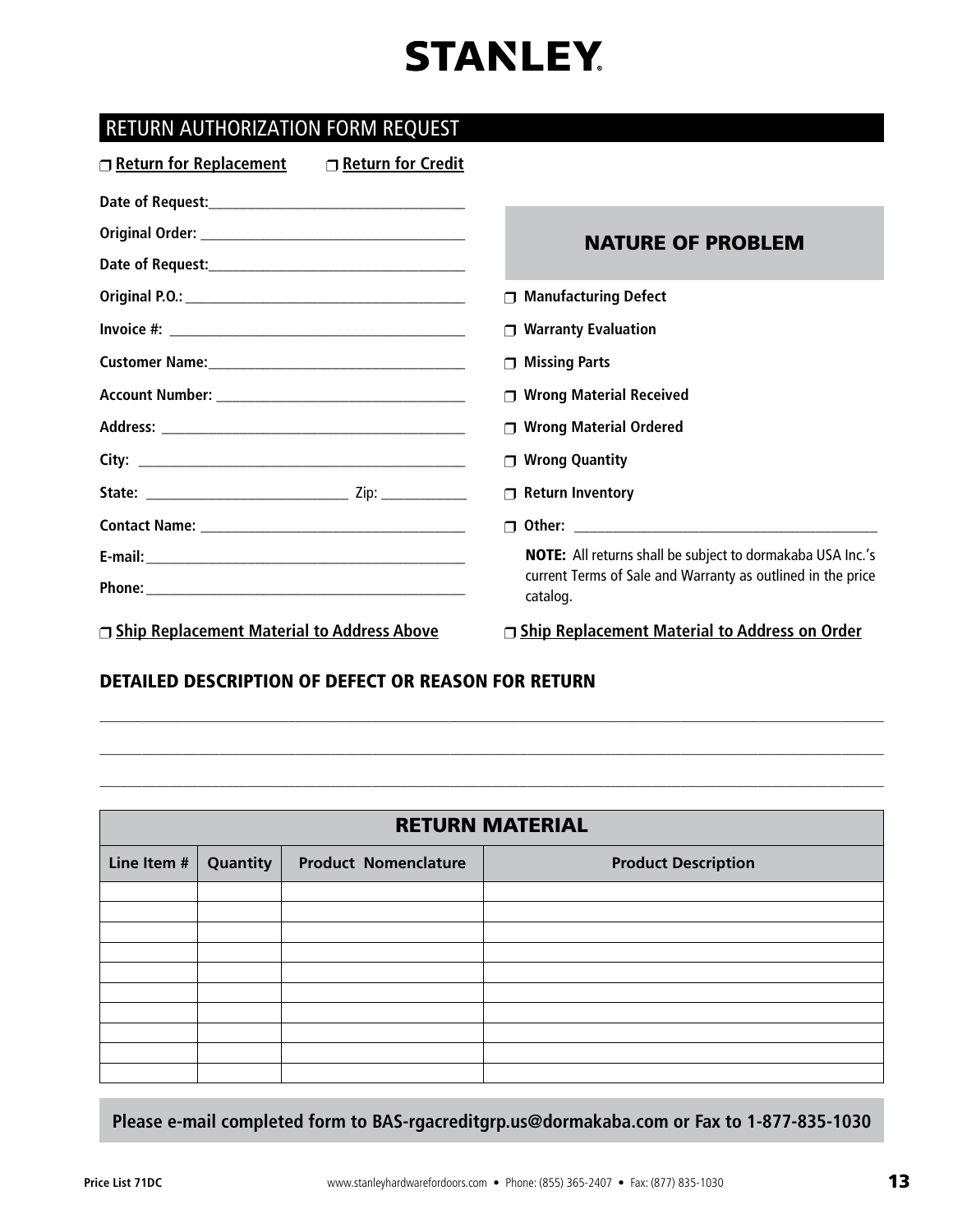| <b>Notes</b> |  |  |
|--------------|--|--|
|              |  |  |
|              |  |  |
|              |  |  |
|              |  |  |
|              |  |  |
|              |  |  |
|              |  |  |
|              |  |  |
|              |  |  |
|              |  |  |
|              |  |  |
|              |  |  |
|              |  |  |
|              |  |  |
|              |  |  |
|              |  |  |
|              |  |  |
|              |  |  |
|              |  |  |
|              |  |  |
|              |  |  |
|              |  |  |
|              |  |  |
|              |  |  |
|              |  |  |
|              |  |  |
|              |  |  |
|              |  |  |
|              |  |  |
|              |  |  |
|              |  |  |
|              |  |  |
|              |  |  |
|              |  |  |
|              |  |  |
|              |  |  |
|              |  |  |
|              |  |  |
|              |  |  |
|              |  |  |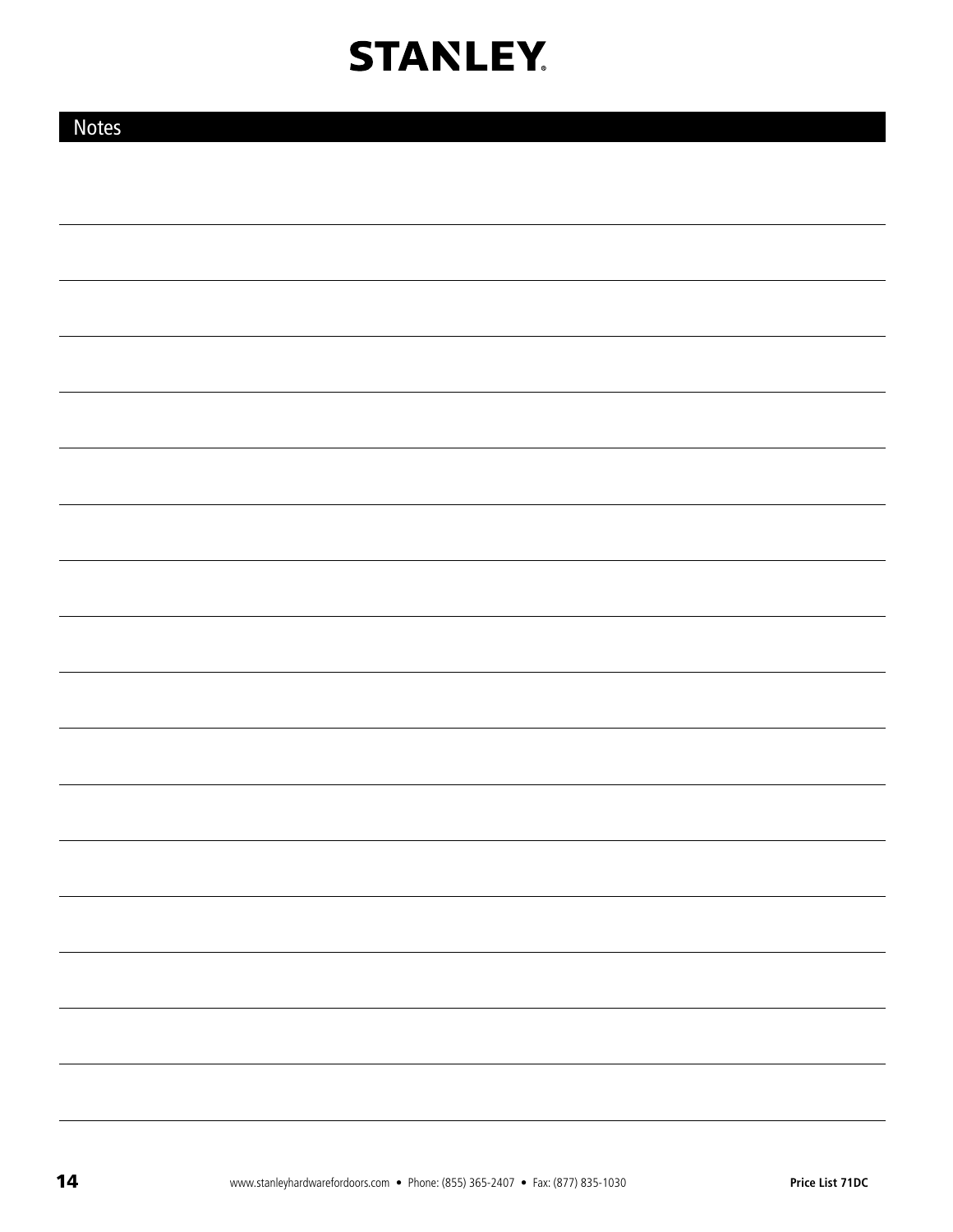| <b>Notes</b> |  |
|--------------|--|
|              |  |
|              |  |
|              |  |
|              |  |
|              |  |
|              |  |
|              |  |
|              |  |
|              |  |
|              |  |
|              |  |
|              |  |
|              |  |
|              |  |
|              |  |
|              |  |
|              |  |
|              |  |
|              |  |
|              |  |